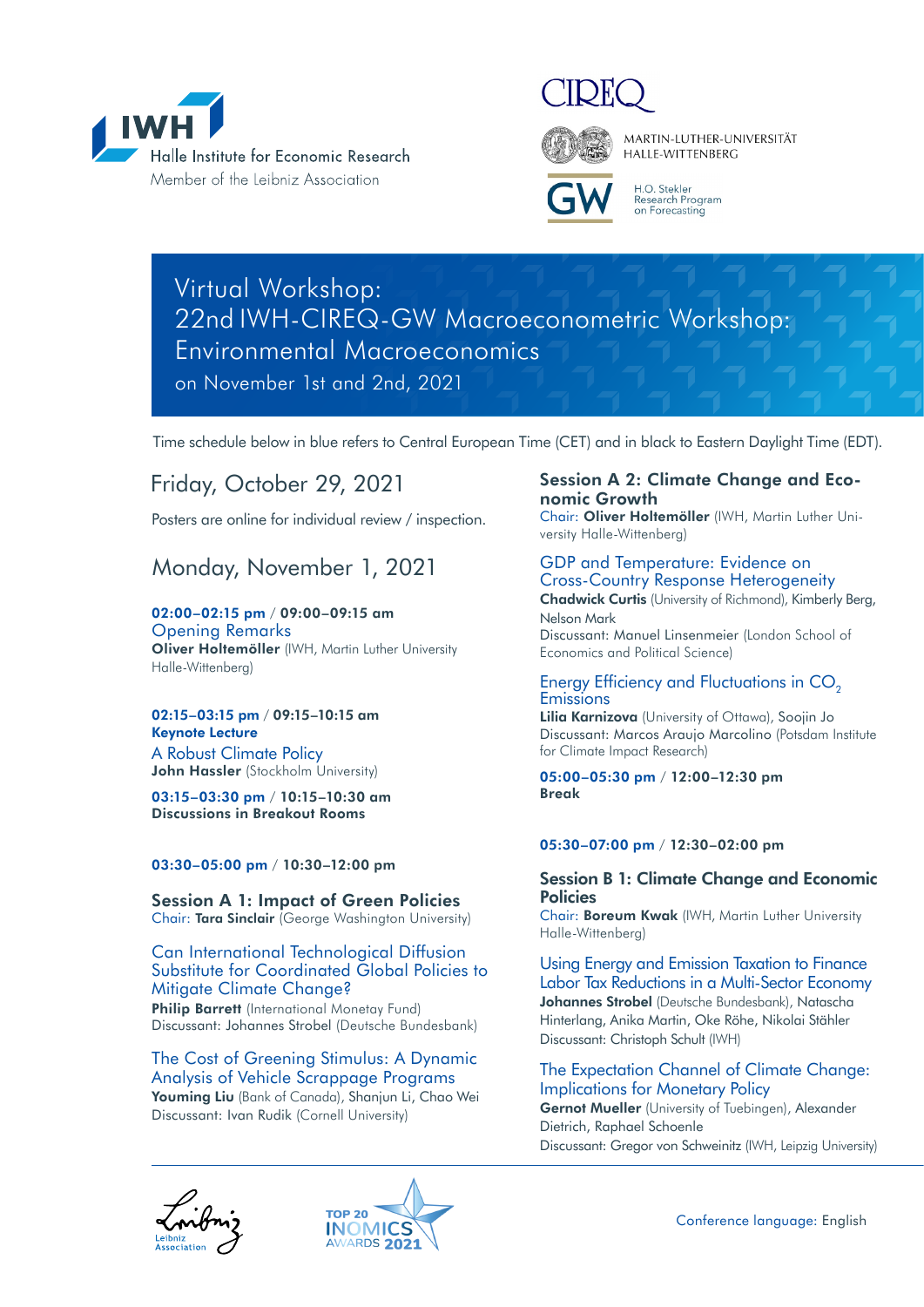



MARTIN-LUTHER-UNIVERSITÄT HALLE-WITTENBERG



H.O. Stekler Research Program<br>on Forecasting

# Virtual Workshop: 22nd IWH-CIREQ-GW Macroeconometric Workshop: Environmental Macroeconomics

## Session B 2: Environmental Economic **Modelling**

Chair: **Jean-Marie Dufour** (IWH, McGill University, CIREQ)

## Arctic Amplification of Anthropogenic Forcing: A Vector Autoregressive Analysis

**Maximilian Göbel** (Universidade de Lisboa), Philippe Goulet Coulombe Discussant: Vasco Gabriel (University of Victoria)

## The Climate in Climate Economics

**Aleksandra Malova** (University of Lausanne), Doris Folini, Felix Kübler, Simon Scheidegger Discussant: Frank Venmans (Grantham Research Institute for Climate Change and the Environment)

07:00–07:15 pm / 02:00–02:15 pm Break

07:15–08:00 pm / 02:15–03:00 pm Poster Q&A Session A

## Poster A 1

Revisiting the Causal Role of CO<sub>2</sub> in Ice Ages Using Long-Run Covariability Methods **Luis Filipe Martins** (Instituto Universitario de Lisboa, ISCTE), Vasco Gabriel, Anthoulla Phella

ICT and Aggregate Energy Demand **Marcos Araujo Marcolino** (Potsdam Institute for Climate Impact Research)

Long-Term Effects of Environmental Policies on Educational Performance: Evidence from China **Siwar Khelifa** (University of Lyon 2), Jie He

## Poster A 2

## Seasonal Economic Cycles and Temperature **Variability**

**Manuel Linsenmeier** (London School of Economics and Political Science)

Halle Institute for Economic Research – Member of the Leibniz Association (IWH) Kleine Maerkerstrasse 8, 06108 Halle (Saale)

### Scientific committee:

Jean-Marie Dufour (McGill University, CIREQ, IWH), Katja Heinisch (IWH), Oliver Holtemöller (IWH and Martin Luther University Halle-Wittenberg), Boreum Kwak (IWH and Martin Luther University Halle-Wittenberg), Tara M. Sinclair (The George Washington University)

Industrialization, Servicification and Environ- mental Kuznets Curve: Non-linear Panel Re- gression Analysis **Fatma Taşdemir** (Sinop University)

08:00 pm / 03:00 pm Discussion and Networking

## Tuesday, November 2, 2021

## 02:00–03:30 pm / 09:00–10:30 am

Session C 1: Climate Policy and Inequality Chair: **Xiang Li** (IWH, Martin Luther University Halle-Wittenberg)

Climate Policy and Wealth Distribution **Thang Dao** (Osaka University) Discussant: Simone Maxand (Humboldt University of Berlin)

## The Economic Consequences of Putting a Price on Carbon

**Diego Känzig** (London Business School) Discussant: Maral Kichian (University of Ottawa)

## Session C 2: Macroeconomic Impact of Natural Disaster Chair: **Katja Heinisch** (IWH)

Extreme Weather and the Macroeconomy **Christian Matthes** (Indiana University), Hee Soo Kim, Toan Phan Discussant: Sven Schreiber (IMK)

The Short-Run, Dynamic Employment Effects of Natural Disasters: New Insights **Alessandro Barattieri** (ESG UQAM), Patrice Borda, Alberto Brugnoli, Martino Pelli, Jeanne Tschopp Discussant: Andrew Martinez (U.S. Department of the Treasury)

### Contact:

Katja Heinisch, Boreum Kwak Tel +49 345 7753 801

### You can reaister at:

[Macroeconometric Workshop-Registration](https://docs.google.com/forms/d/1sT0jQUYMcbzNq4sm39l-7B7JUwCdY_5uBka6SKXVfhA/viewform?edit_requested=true)

There is no workshop fee for the virtual event.